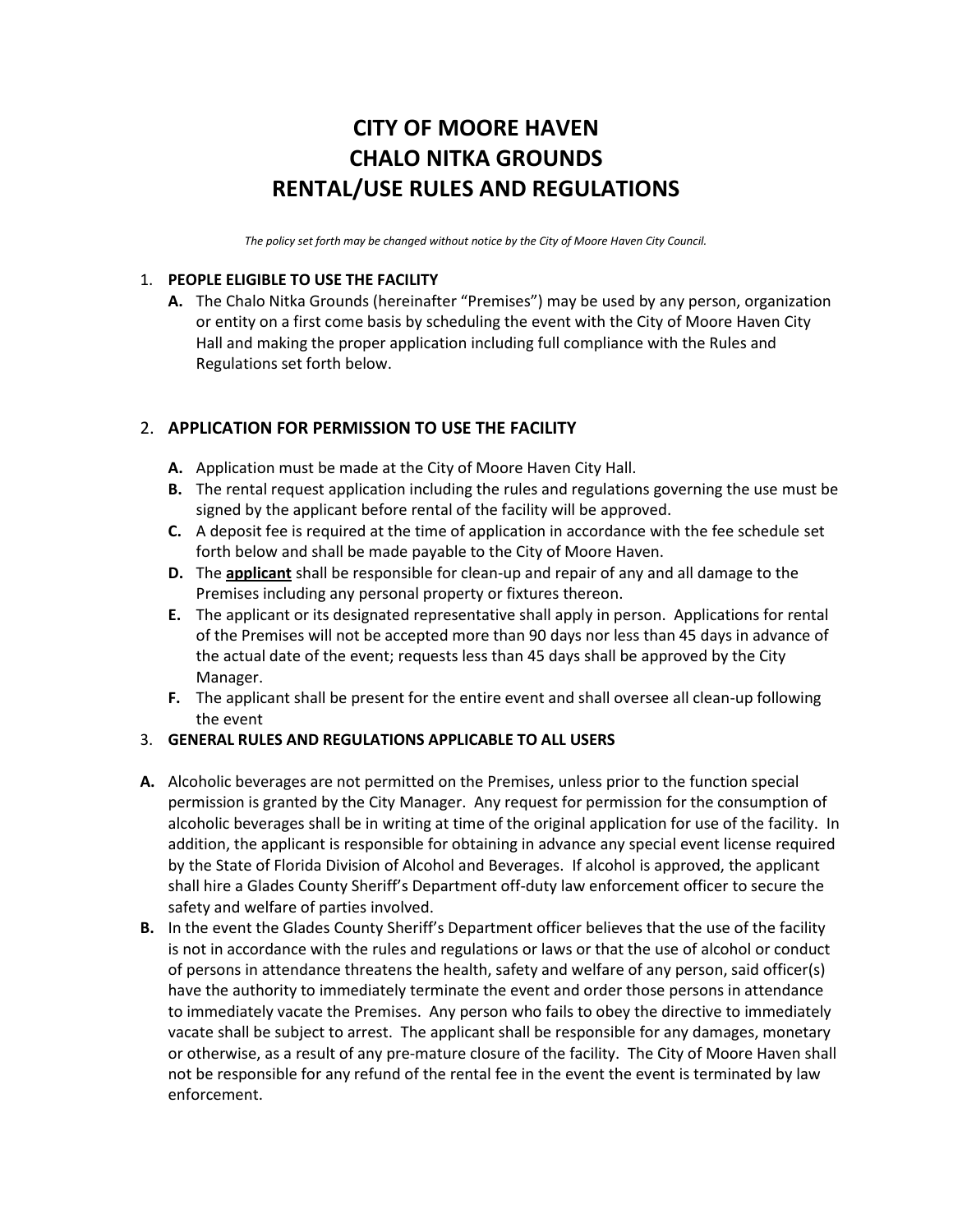- **C.** Grounds will be available from 8:00 am to 12am for any nonprofit or charitable event and 8am to 1am for any for profit event.
- **D.** Any person causing a disturbance or who violates the rules and regulations will be permanently banned from the Premises.
- **E.** BYOB (Bring your own Bottle) **SHALL NOT** be placed on any advertising of function to be held.
- **F.** Applicant shall execute a hold harmless and indemnity agreement at the time the application is executed along with special event insurance in the amount of one million dollars (\$1,000,000.00) which shall remain in full force and effect through and including the date of the event. In addition, the City of Moore Haven and the Glades County School Board shall be named as an additional insured.

### 4. **CLEAN UP**

**A.** Applicant shall be responsible for clean-up. In the event additional cleaning including the removal of all trash and debris is required in the City Manager's sole discretion, the City reserves the right to utilize its personnel to clean and remove all trash and debris and the time associated with the use of City personnel shall be deducted from the applicant's deposit. The clean-up shall be completed by the date and time indicated on the application but in no event later than 8am on the day following the event.

### 5. **LAW ENFORCEMENT AUTHORITY TO CLOSE THE FACILITY AND NUMBER OF OFFICERS REQUIRED**

- **A.** During any event, if the Supervisor for the Glades County Sheriff's Department reasonably believes that the imminent threat of the public health, safety and welfare of any person exists for any reason, the Supervisor has the authority to immediately close the facility. The City of Moore Haven assumes no liability for damages or any refund of the rental fee as a result of the closure pursuant to this section.
- **B.** The Glades County Sheriff's Department shall be informed of all scheduled functions and shall be notified of whether alcohol has been approved for the event. A minimum of one officer shall be required for any event where an alcoholic beverages special event license is obtained. Additional officers shall be required for every 100 persons in attendance. The applicant shall provide proof of notification to the Glades County Sheriff's Department in accordance with this section. Failure to provide written proof shall result in the cancellation of the event.

#### 6. **RENTAL FEE**

- **A.** Small Events--------------\$125.00 rental fee plus a \$500.00 security/clean-up deposit. (upon discretion of City Manager/Council/Clerk)
- **B.** Non-Profit Events---------\$500.00 rental fee plus a \$500.00 security/clean-up deposit.
- **C.** For Profit Events----------\$2,500.00 rental fee, plus \$1,000.00 security/clean-up deposit.
- **D.** Meetings for school functions of the Glades County School District and any Glades County governmental agency, Glades County charity or Glades County political event are exempt from rental fees and security deposit. Said school, charitable or persons responsible for a political event remain responsible for any damage to the Premises, injury to persons or property and clean-up and removal of all trash or debris.,